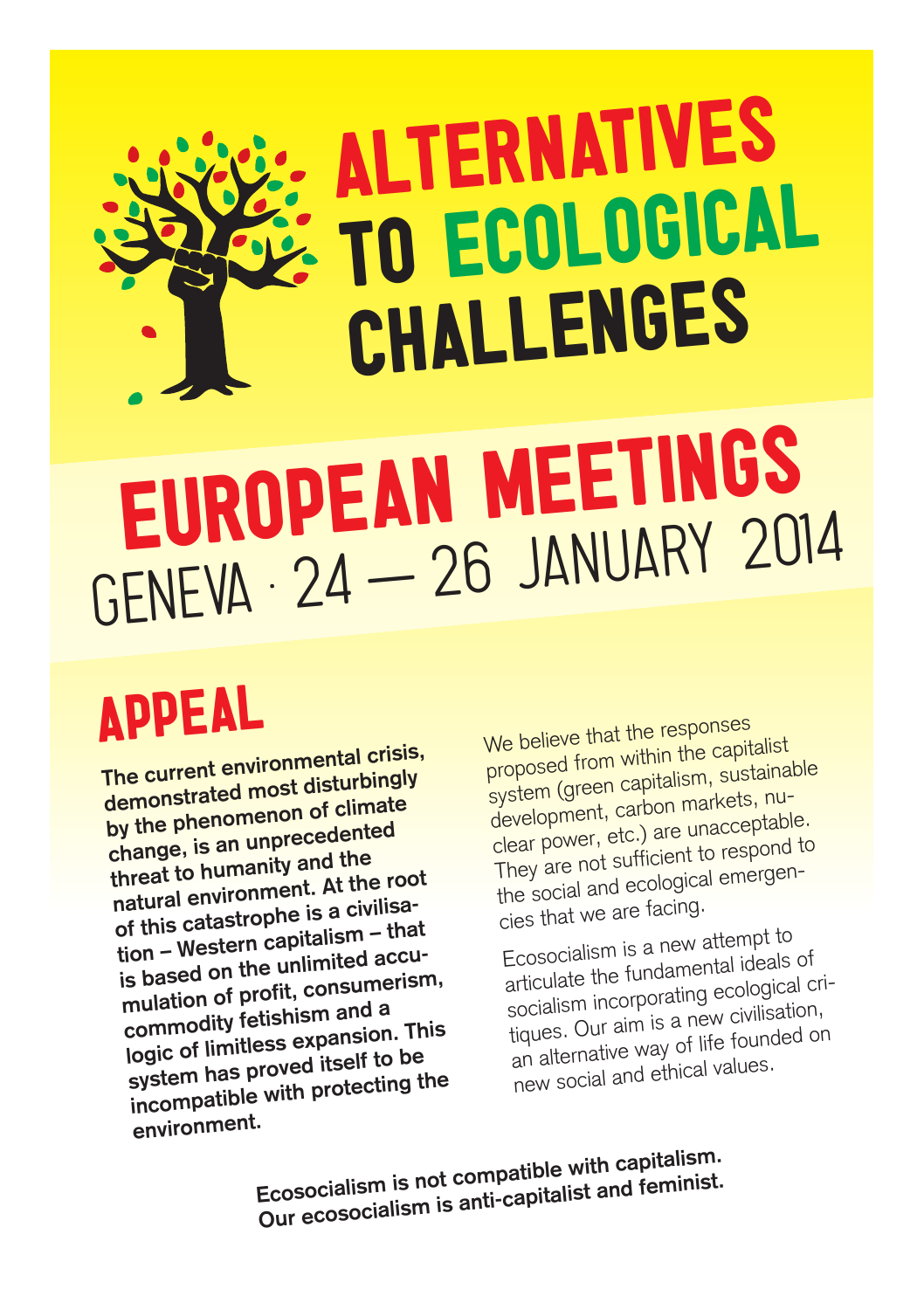# PROGRAM

**FRIDAY 24<sup>th</sup> JANIJARY** Public conference and information desk University of Geneva (Uni Mail) Room MR080

### **19:00-22:00 Alternatives to ecological challenges**

avec **Michael LÖWY** What can we learn from the South ? **Daniel TANURO** Global ecological challenges **Mari Carmen GARCIA BUENO** The struggles of women in the South and the North for ecology

# SATURDAY 25<sup>th</sup> JANUARY Plenaries and workshops Salle Gandhi

| $9:00 - 9:15$ | <b>Welcome, Presentation of the Meeting and Objectives</b> |
|---------------|------------------------------------------------------------|
|               | by <b>Juan Tortosa</b>                                     |
|               |                                                            |

9:15-10:15 **Plenary Ecofeminism, an alternative for the society Yayo Herrero**

10:15-10:30 **Coffee break**

### 10:30-13:00 **Workshops**

#### **— Energetic transition to face green capitalism's propositions**

 (abandon of the nuclear and the fossil energies, towards an energetic autonomy, against wasting, obsolescence, etc.)

Coordination : Daniel Tanuro, Hallvard Birkenland, Maxime Combes, Giorgios Mitralias

 **— Agriculture and food, biodiversity: which are the alternatives?**  Coordination : Roxanne Mitralias, Valentina Hemmeler, Mari Carmen Garcia Bueno Laurence Lyonnais, Daniel Süri

#### **— Buen Vivir, culture and well being**

Coordination : Mathieu Menghini, Gilles Godinat

13:00-14:30 **Lunch — Coffee**

### 16:00-18:30 **Workshops**

**— Territorial development** : water, urban-rural relations, well living of the city, social housing, transport and mobility Coordination : Hendrik Davi, Yayo Herrero, Joâo Camargo

**— What to produce, and how ?** (working conditions and sectors to eliminate, to transform, to develop) Coordination : Christine Poupin, Laurent Garrouste, Michel Ducommun, Manuel Gari, APRÈS-GE

**— The role of trade unions in an ecosocialist perspective** Coordination : Dominique Malvaud, Louis-Marie Barnier, Miguel Franco, Ainhara Plazaola, Didier Aubé

| 18:30-20:30         | <b>Dinner</b><br>at Cercle du Mail 25, rue du Vieux-Billard (Parti du Travail), Tombola                                                                                                                                    |  |                                                                                                                             |  |
|---------------------|----------------------------------------------------------------------------------------------------------------------------------------------------------------------------------------------------------------------------|--|-----------------------------------------------------------------------------------------------------------------------------|--|
| 20:30               | Solidarity evening with the agricultural labourers of Andalusia<br>with Mari Carmen Garcia BUENO (SAT, Via Campesina) and Juan Manuel<br><b>GORDILLO</b> (Mayor of Marinaleda)<br>«Off» evening, organized by other groups |  |                                                                                                                             |  |
| SUNDAY 26th JANUARY |                                                                                                                                                                                                                            |  | Plenaries and workshops<br>Maison des Associations Salle Gandhi                                                             |  |
| $9:00 - 10:00$      |                                                                                                                                                                                                                            |  | <b>Plenary</b> Ecological issues and resistance at european level<br><b>Maxime Combes</b> - presented by Diana Delgado      |  |
| 10:00-10:15         | <b>Coffee break</b>                                                                                                                                                                                                        |  |                                                                                                                             |  |
| 10:15-12:30         | <b>Workshops</b>                                                                                                                                                                                                           |  |                                                                                                                             |  |
|                     | Coordination: Mathieu Agostini, Manuel Gari                                                                                                                                                                                |  | - Ecological planning, democratic control and self-organization                                                             |  |
|                     |                                                                                                                                                                                                                            |  | - Alternatives, struggles and concrete experiences as a field for                                                           |  |
|                     | social and ecological transformation<br>Christophe Aguiton, Mikel Novel, Panos Totsikas                                                                                                                                    |  | Coordination: Michel Lepesant, Gaétan Morel, Juan Manuel Sánchez Gordillo,                                                  |  |
|                     | Mari Carmen Garcia Bueno, Joâo Camargo                                                                                                                                                                                     |  | - Ecological debt, struggles of the South<br>Coordination : Michael Löwy, Jérémie Cravatte, Renaud Duterne,                 |  |
| 12:30-14:00         | Lunch - Coffee - Paëlla                                                                                                                                                                                                    |  | au Cercle du Mail 25, rue du Vieux-Billard (Parti du Travail)                                                               |  |
| 14:00-16:00         | <b>Plenary</b>                                                                                                                                                                                                             |  | Conclusions of workshops, resolutions of the<br>meeting, campaigns and common mobilizations<br>Yayo Herrero and Manolo Gari |  |

**FRI 24th :** Uni Mail · 40, bd Pont-d'Arve — **SAT 25th + SUN 26th :** Maison des Associations · 15, rue des Savoises



 $\mathbf{A} \times \mathbf{B} \times \mathbf{C} \times \mathbf{A} \times \mathbf{A} \times \mathbf{A} \times \mathbf{A} \times \mathbf{A} \times \mathbf{A} \times \mathbf{A} \times \mathbf{A} \times \mathbf{A} \times \mathbf{A} \times \mathbf{A} \times \mathbf{A} \times \mathbf{A} \times \mathbf{A} \times \mathbf{A} \times \mathbf{A} \times \mathbf{A} \times \mathbf{A} \times \mathbf{A} \times \mathbf{A} \times \mathbf{A} \times \mathbf{A} \times \mathbf{A} \times \mathbf{A} \times \mathbf{$ 

VILLE · DE · GENÈVE

solidarité



# AVEC · LE · SOUTIEN